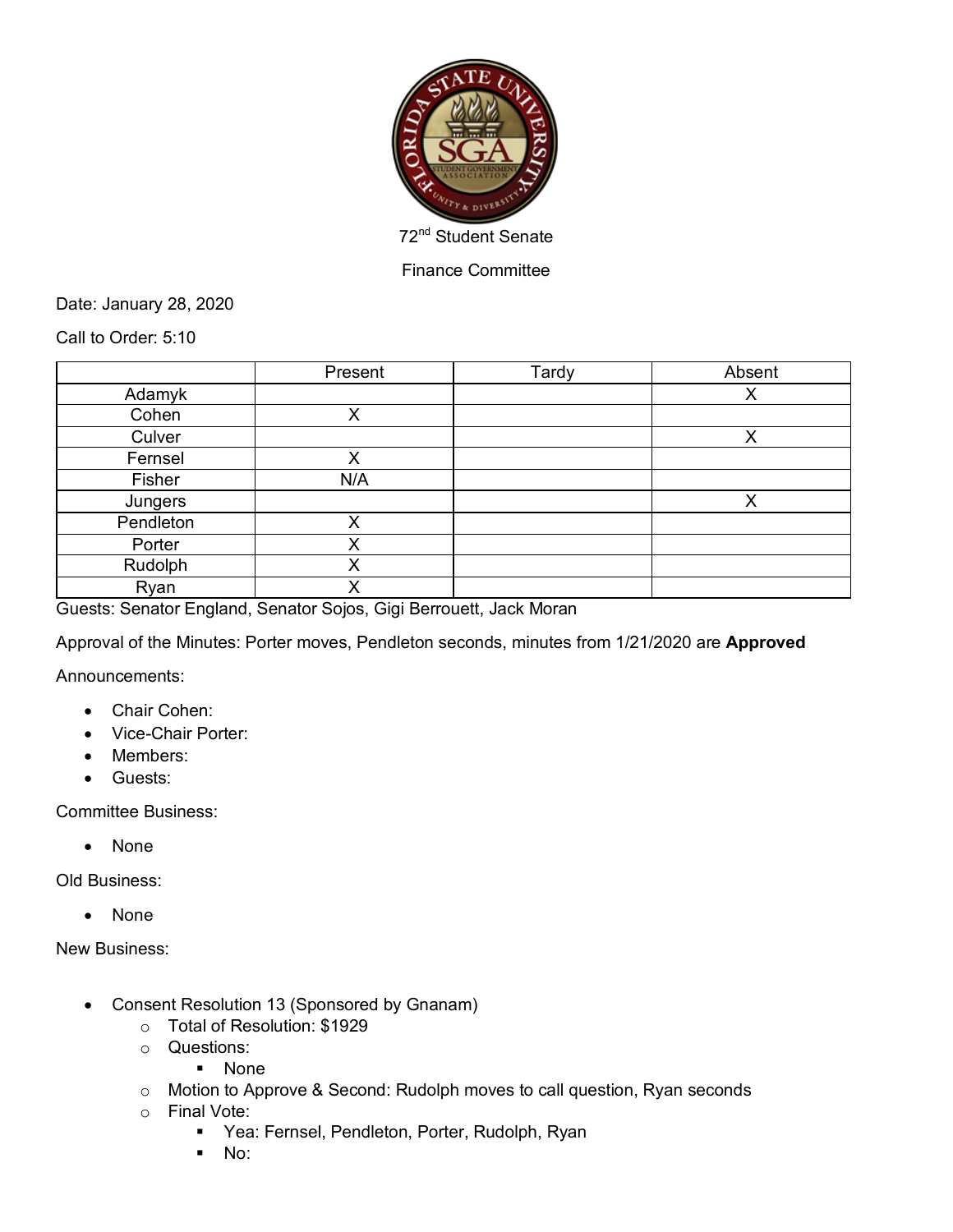- Abstain:
- o Resolution does **Pass**
- Rudolph moves to add senator Sojos as a sponsor of Resolution 10, Ryan seconds, Sojos is **Added**
- Consent Resolution 10 (Sponsored by Murcia & Sojos)
	- o Total of Resolution: \$ 8265
	- o Questions:
		- Rudolph: Why was AMA tabled?
		- A: The RSO didn't come with 3 quotes
		- § Rudolph: Why was Club Managers Association zero-funded?
		- A: The request wasn't submitted in time
	- $\circ$  Motion to Approve & Second: Porter moves to approve, Pendleton seconds, Ryan objects, enter **Roundtable**
	- o Roundtable:
		- Pendleton: For the members going on the Amnesty International trip, two e-board members are going. How were they selected?
			- A: The trip was advertised, and anyone who applied was allowed to go
		- § Rudolph: Looking at MTNA, the organization doesn't seem open to all FSU students.
			- A: The organization allows any student to join, regardless of musical talent.
		- § Ryan: I had the same concerns as Rudolph, and the number of travelers seems low for the amount of funding they received, recommend that this allocation be cut first
		- Rudolph: What does MTNA use their dues for?
			- A: The dues go to the national organization
		- Ryan: Why do some members on the MTNA trip have different airfare costs?
			- A: Some members are flying from DC, its cheaper than flying back to Tallahassee and then travelling to the conference
		- Pendleton: Are there registration fees for the MTNA conference?
			- A: Yes, but the RSO found ways to pay for them.
		- § Rudolph moves to amend lodging for Delta Sigma Pi from \$840 to \$732 to accurately reflect RTAC minutes, Porter seconds
			- Yes: Fernsel, Pendleton, Porter, Rudolph, Ryan
			- No:
			- Abstention:
			- Amendment does **Pass**
		- Fernsel: How were the allocations for Delta Sigma Pi reached?
		- **•** A: We funded them the cost of the trip, subtracting taxes and the money they fundraised, and adjusted for a cheaper room
		- Rudolph moves to amend lodging for MTNA from \$300 to \$0, no seconds, Amendment **Fails**
		- Pendleton: When did MTNA start fundraising for this conference?
			- A: The RSO tried fundraising, but didn't meet the requirements from the fundraising host to receive the money
		- Porter moves to call the question, Rudolph seconds
		- **Vote on MAPS line-item** 
			- Yes: Fernsel, Pendleton, Porter, Rudolph, Ryan
			- No:
			- Abstain:
			- Line-item does **Pass**
	- o Final Vote:
		- Yea: Fernsel, Pendleton, Porter, Rudolph, Ryan
		- No: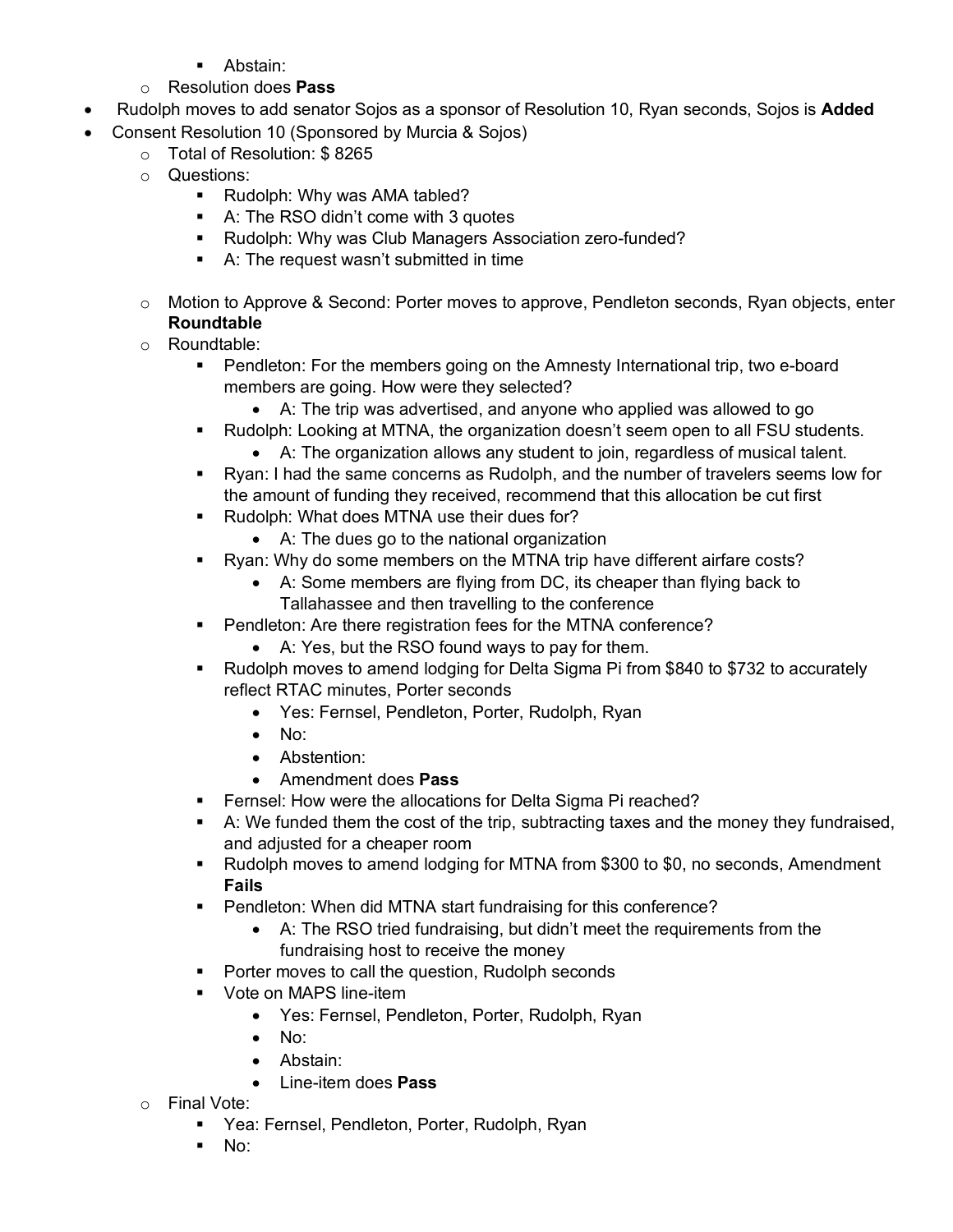- Abstain:
- o Resolution does **Pass**
- Rudolph moves to unlock calendar, Pendleton seconds, Calendar is **Unlocked,** move to **Confirmations**
- Bill 27 (Sponsored by Ready & Adamyk)
	- o Pendleton moves to table bill due to sponsor no-show, Rudolph seconds, bill is **Tabled**

Confirmations and Nominees:

- Leah Dombroski (Programming Allocation Committee)
	- $\circ$  Opening: I'm a junior, I already served on PAC last semester as one of the members of the Union Board, but I resigned from the Board, want to continue to serve on PAC so now I need confirming.
	- o Questions:
		- **•** Fernsel: Why did you change majors?
			- A: Political Science interested me more
		- § Pendleton: Why did you get involved in Union Board, and why did you leave?
			- A: Union Board was all that was available for slating, so I ran, after fall I decided it wasn't for me and wanted to leave the seat open for others
		- Rudolph: How long were you on PAC?
			- A: I was confirmed in September, and resigned from the Union Board the first week of December
	- o Porter moves to forward the candidate, Ryan seconds
	- o Final Vote:
		- § Yes: Fernsel, Pendleton, Porter, Rudolph, Ryan
		- $\blacksquare$  No:
		- Abstain:
	- o Candidate does **Pass**
- Naomi Jacques (Programming Allocation Committee)
	- $\circ$  Opening: I'm a senior studying finance, I'm involved in National Council of Negro Women and AKPsi, and now I serve on SOAR Board, I wanted to serve on PAC last semester but my schedule wouldn't allow it.
	- o Questions:
		- Pendleton: How do your other experiences help you in PAC?
			- A: My involvement in SOAR board helped me learn how RSOs can get funding
		- Rudolph: Are you still on SOAR board, and are you OK with criticism?
			- A: Yes, and I know that you cannot grow without criticism, so I am comfortable with it
		- Ryan: Can you expand on what you meant by being a good judge?
			- A: In AKPsi, I helped make judgements on who to extend bids to and if they would be good members of the organization
	- o Porter moves to forward the candidate, Ryan seconds
	- o Final Vote:
		- Yes: Fernsel, Pendleton, Porter, Rudolph, Ryan
		- § No:
		- Abstain:
	- o Candidate does **Pass**
- Alyssa Lamadriz (Programming Allocation Committee)
	- $\circ$  Opening: I'm a second year from Miami, I'm on the programming committee for SOAR board, as well as Best Buddies, CASA, and HLSU
	- o Questions: